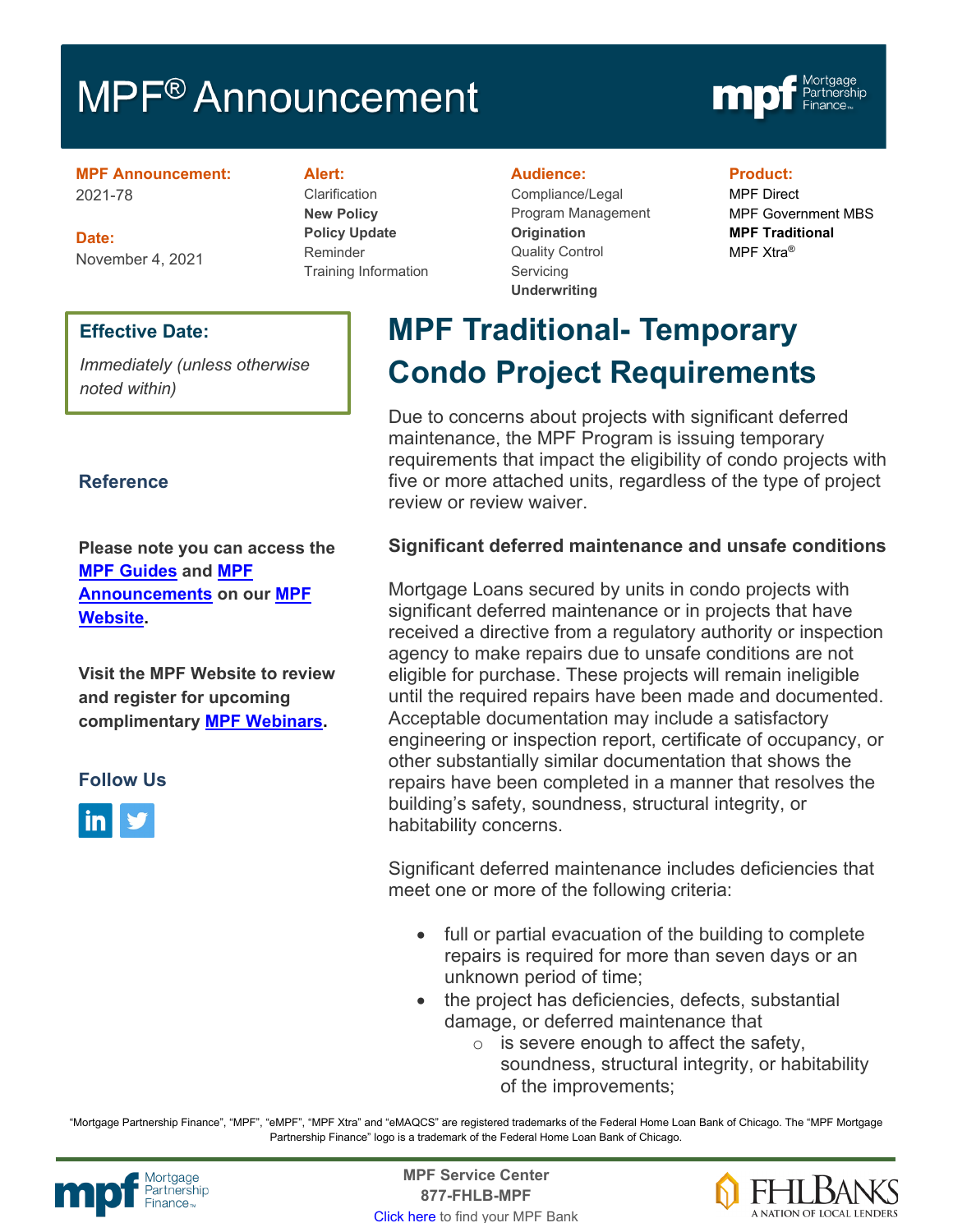- $\circ$  the improvements need substantial repairs and rehabilitation, including many major components; or
- $\circ$  impedes the safe and sound functioning of one or more of the building's major structural or mechanical elements, including but not limited to the foundation, roof, load bearing structures, electrical system, HVAC, or plumbing.

Additionally, projects that have failed to obtain an acceptable certificate of occupancy or pass local regulatory inspections or recertifications are not eligible.

These policies do not apply to routine maintenance or repairs that a homeowners' association (HOA) undertakes to maintain or preserve the integrity and condition of its property. Also, if damage or deferred maintenance is isolated to one or a few units and does not affect the overall safety, soundness, structural integrity, or habitability of the improvements then these project eligibility requirements do not apply. Examples of this scenario include water damage to a unit due to a leaky pipe that is isolated or damage from a small fire impacting the interior of a specific unit. However, if the subject property unit is affected, our standard requirements for property condition apply.

### **Special Assessments**

Any current or planned special assessment, even if paid in full for the subject unit, must be reviewed to determine acceptability. PFIs must document the mortgage loan file with the following:

- the reason for the special assessment;
- the total amount assessed and repayment terms;
- documentation to support no negative impact to the financial stability, viability, condition, and marketability of the project; and
- Borrower qualification with any outstanding special assessment payment.

PFIs are expected to obtain the financial documents necessary to confirm the association has the ability to fund any repairs. If the special assessment is related to safety, soundness, structural integrity, or habitability, all related repairs must be fully completed or the project is not eligible. Additionally, if PFIs or appraiser is unable to determine that there is no adverse impact, the project is ineligible.

### **Condo Project Manager**

PFIs using Condo Project Manager™ (CPM™) must meet the requirements in section 8.6.4 "Fannie Mae's Condo Project Manager (CPM)" of the MPF Traditional Selling Guide. In addition, effective immediately, mortgage loans secured by units in any project with a CPM status of "Unavailable" are ineligible for purchase, regardless of the project review process used in underwriting the mortgage loan.

### **Reserve requirements**

As a reminder, the HOA's budget must have sufficient funds to support the project, and at least ten percent (10%) of the HOA's total budget must be allocated toward a reserve fund for maintenance, repairs, and replacement of the common elements. (Projects with two- to four-units are exempt from this requirement).